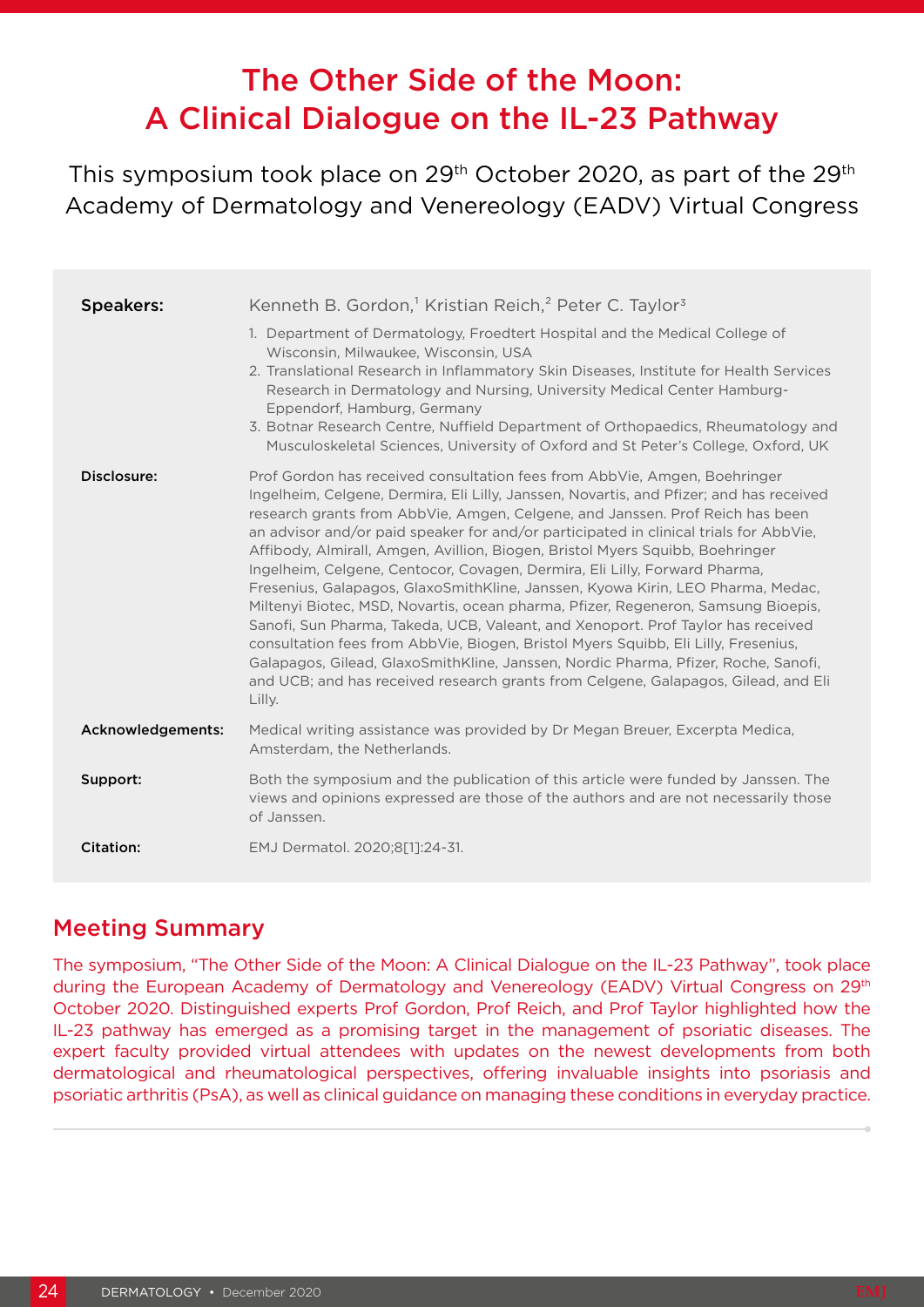# Around the World in 15 Minutes: Recent Insights into IL-23 in Psoriasis

## Professor Kristian Reich

Prof Reich began by highlighting how insights into the pathophysiology of psoriasis have led to the development and expansion of cytokinetargeted therapies, beginning with anti-TNF therapies in the early 2000s, and evolving to therapies targeting the IL-12, IL-17, and IL-23 pathways in the past decade. Now, with the introduction of treatments that block the p19 subunit of IL-23, therapies are available that solely block IL-23.

Biopsies from psoriatic skin have revealed that T cells are activated by dendritic cells, which requires the presentation of antigens to T cells, costimulatory signals given by cell-surface molecules, and signals received from 'educational cytokines' released by dendritic cells to determine functional Th cell subsets.<sup>1,2</sup> The current model of psoriasis immunopathogenesis emphasises the role of the IL-23 pathway in the production of IL-17 by T cells, thus inducing the hyperproliferation of keratinocytes and a psoriatic phenotype. Prof Reich also emphasised the role of keratinocytes in the production of a multitude of cytokines, and the interplay between keratinocytes and T cells, representing a cycle of disease perpetuation.<sup>3</sup> The evolution of the treatment landscape has resulted in a sharper focus on IL-12/23 inhibition, with emphasis on the inhibition of IL-23 and the p40 subunit (IL-23p40). Results of trials with briakinumab and ustekinumab have revealed that these therapies result in swift improvements in Psoriasis Area and Severity Index (PASI) 75, 90, and 100 scores after 12 weeks of treatment.<sup>4-6</sup> Further examination has revealed a critical role of IL-23, as seen in a study of IL-23 subunit p19 and p40 expression in paired samples of uninvolved and lesioned skin from patients with psoriasis.<sup>7</sup>

The breakthroughs in the past decade have led to a re-examination of the psoriasis disease model, with a greater focus on the pathways associated with innate immunity, synergistic proinflammatory effects, and keratinocyte proliferation.3 The results of the Phase III UltIMMa-1 and -2, IMMvent, and IMMhance trials have shown that treatment with risankizumab resulted in

significant improvements in static Physician's Global Assessment (sPGA) 0/1 and PASI 90 scores at Week 16, compared with placebo, adalimumab, and ustekinumab.<sup>8-10</sup> Furthermore, a network meta-analysis that assessed the probability of achieving PASI 90 or 100 scores at the primary endpoint at Weeks 10–16 of treatment, and at the end of the maintenance period at Weeks 44–60, revealed that a significant proportion of patients achieved these scores when receiving treatment with ixekizumab, brodalumab, risankizumab, and guselkumab at both time points, and additionally, secukinumab during the maintenance period.<sup>11</sup> Treatment with guselkumab has also been shown to result in long-term efficacy, with 86.2% of patients (as observed) maintaining a response over 5 years.<sup>12</sup>

Insights from patients with a genetic deficiency of IL-17 point to a role of the cytokine in protecting from *Candida* spp. infection.<sup>13</sup> Interestingly, targeting IL-23 appears to leave the physiological role of the IL-17 pathway intact (Figure 1).<sup>14,15</sup>

Results from the IMMhance and VOYAGE 2 trials with risankizumab and guselkumab, respectively, showed that treatment response can be maintained after treatment withdrawal, indicating a possible 'disease reprogramming' in patients with sustained responses.<sup>16,17</sup> Parameters predictive of the maintenance of PASI 90 responses to guselkumab following treatment withdrawal included shorter disease duration and lower BMI at baseline, and PASI 100 and Investigator's Global Assessment (IGA) 0 responses at Week 28 of treatment.<sup>18</sup> Underlying the maintenance of response are tissue-resident memory (Trm) cells, which remain elevated in clinically nonactive psoriatic lesions, produce IL-17, and may drive disease recurrence.<sup>19</sup>

Biopsy data from the ECLIPSE trial were used to examine T-cell frequency in psoriatic lesions and skin of patients treated with guselkumab or secukinumab to further differentiate between the effects of IL-23 and IL-17 blockade on psoriasis outcomes. The results showed that, at Week 24 of treatment, significant differences in the frequency of cluster of differentiation (CD)8<sup>+</sup> Trm cells within CD3 T cells were observed between treatments, with reduced numbers of Trm cells in patients who received guselkumab treatment, compared with secukinumab.20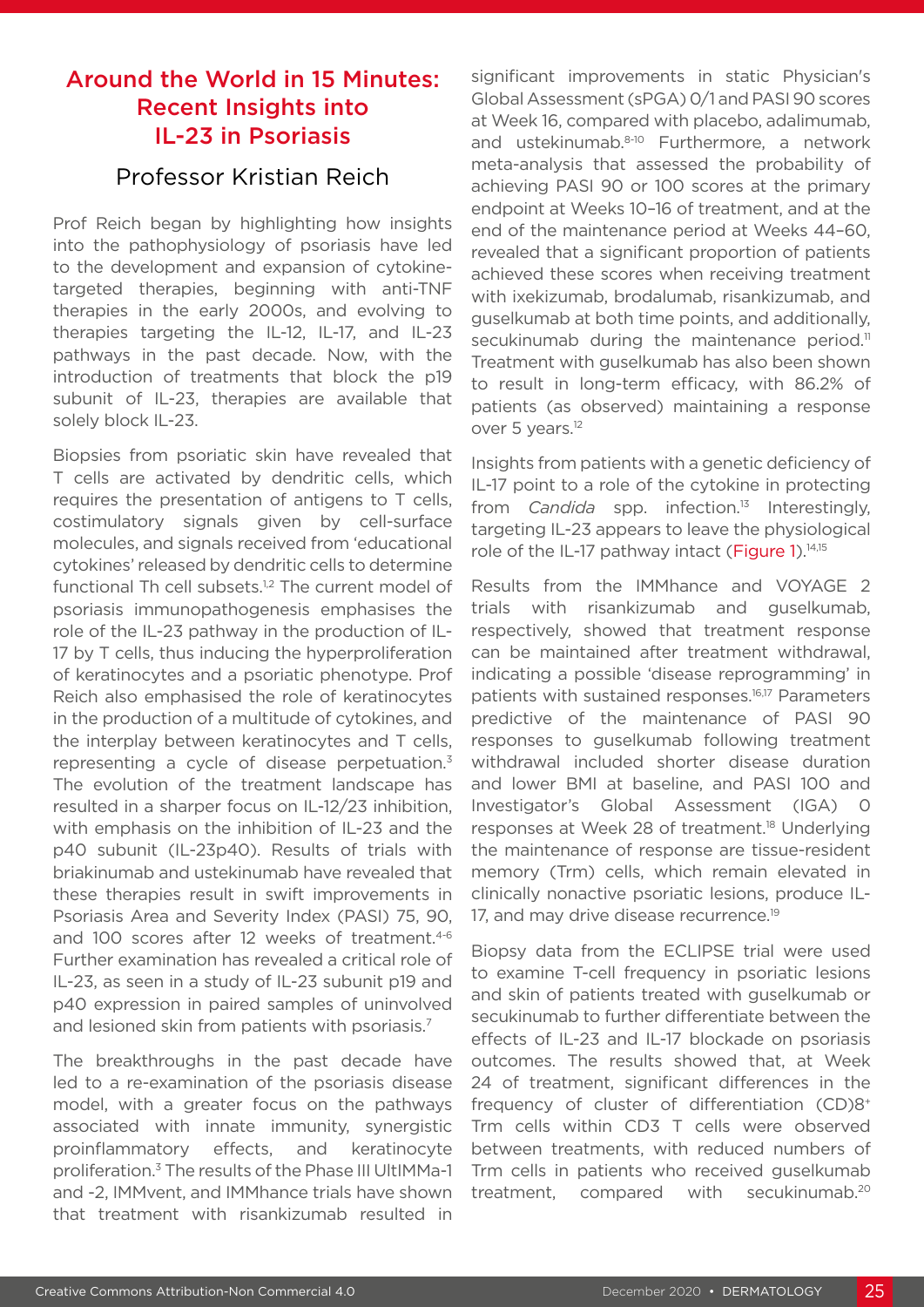

Figure 1: The cytokine environment regulates lymphocyte differentiation into functional subsets. *Adapted from Zhu J et al.15*

Safety analyses of biologic therapies for psoriasis have revealed that there were low absolute numbers of safety events of interest, and no target-specific safety observations for IL-23 inhibitors (Reich, personal communication).

Prof Reich concluded that IL-23 is a key mediator in psoriatic skin inflammation, though the exact role of IL-23 in PsA domains (for example, enthesitis) is unclear. Inhibition of IL-23 appeared to be very safe and induced a high level of stable and sustainable clinical response in most patients with psoriasis.

### The Translational Journey of IL-23 Pathway Inhibitors in Psoriasis

#### Professor Kenneth B. Gordon

There is much to be learnt from IL-23 inhibitors in the treatment of psoriasis, including information about the long-term efficacy of these treatments and use in special populations, as well as information regarding treatment withdrawal and retreatment, patient-reported outcomes (PRO), and long-term safety implications. In order to better understand the efficacy of IL-23p19 inhibition on psoriasis outcomes, the VOYAGE 1 and VOYAGE 2 trials examined the impact of treatment with guselkumab 100 mg, given every 8 weeks (q8w), compared with adalimumab, given at 40 mg every 2 weeks, on PASI outcomes in patients with mild-to-moderate psoriasis.<sup>21,22</sup> In VOYAGE 2, patients who received placebo from Weeks 0 to 16 crossed over to guselkumab 100 mg at Week 16.21,22

Results from the VOYAGE 1, UltIMMa-1 and -2, and reSURFACE 2 trials demonstrated the high clinical efficacy of IL-23p19 inhibitors, and high proportions of patients achieved PASI 90 responses after treatment with guselkumab, risankizumab, or tildrakizumab.21,23,24 High levels of PASI responses were also maintained through Week 252 and Week 148 with guselkumab and tildrakizumab treatment, respectively.<sup>12,25</sup> A recent post hoc analysis showed that 88 of 494 (17.8%) patients treated with guselkumab from Week 0 or 16 in the VOYAGE 1 trial maintained PASI 0 scores at all visits for a period of 3 years.<sup>26</sup>

Furthermore, PASI 90 responses were maintained in 11.5% of patients 52 weeks after withdrawal from guselkumab, and response was regained in up to 85.7% of patients after treatment reinitiation.17 These results further underscored the hypothesis that complete elimination of Trm cells may be required to achieve a long-term treatment response. Similarly, PASI 90 responses were maintained in sPGA 0/1 responders to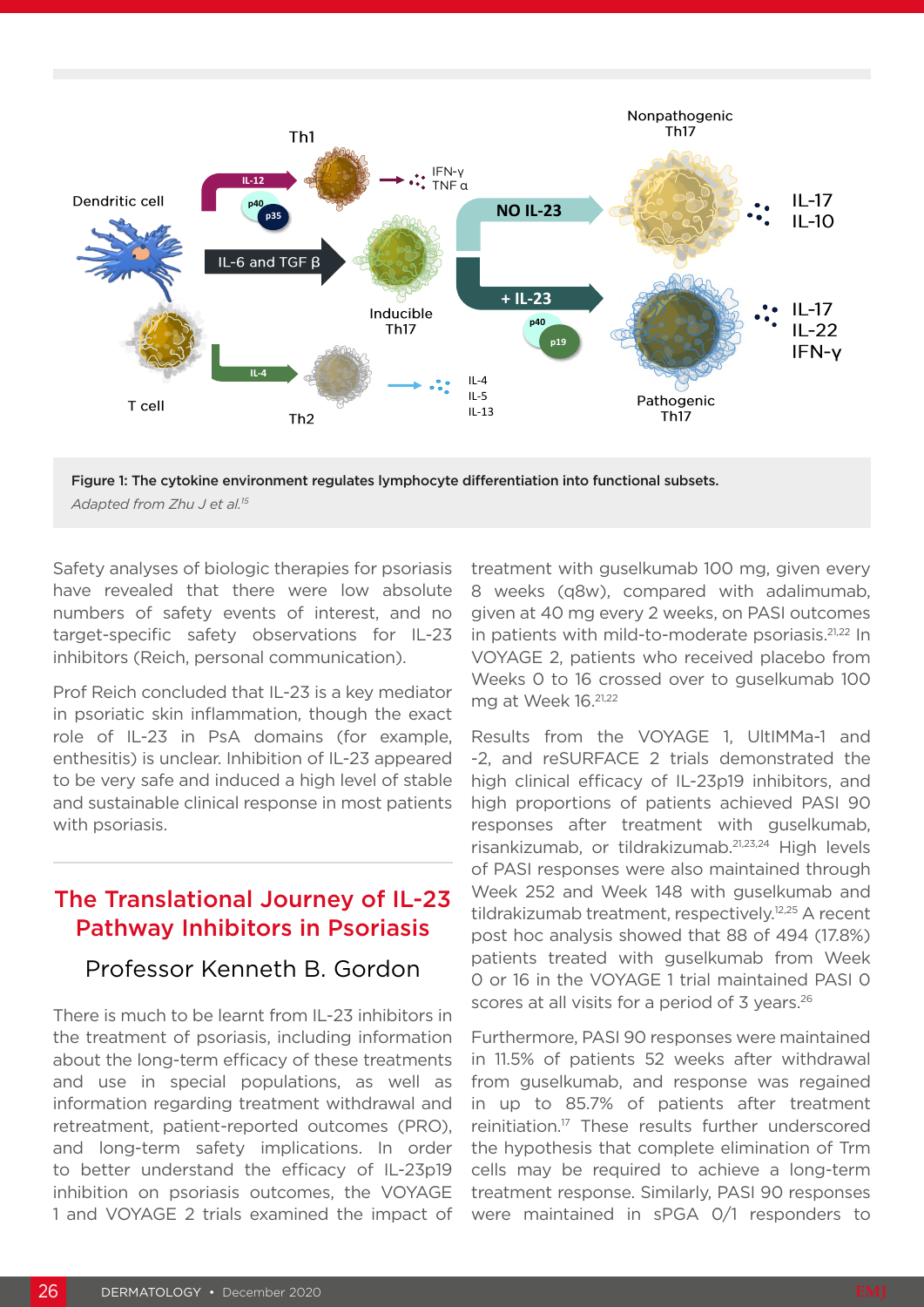risankizumab after withdrawal.<sup>27</sup> Pooled data from the VOYAGE 1 and 2 trials showed that patients who received guselkumab treatment showed comparable IGA 1/0 responses to treatment, regardless of body weight, while patients with higher body weights who received adalimumab showed decreased IGA 1/0 responses.<sup>28</sup>

The PRO tended to mirror the clinical outcome results; patients who received guselkumab and adalimumab reported significant improvements in the Dermatology Life Quality Index (DLQI), achieving 0/1 scores at Weeks 8 and 16 of treatment, compared with placebo (p<0.001). At Week 24 of treatment, 58.9% of patients who received guselkumab achieved DLQI 0/1 scores, compared with 40.2% of patients who received adalimumab (p<0.001).29 Similarly, in the reSURFACE 1 and 2 trials, a numerically higher proportion of patients who received tildrakizumab with high PASI scores (90–100) achieved DLQI 0/1 scores, compared with patients with PASI scores 75–89 or 50–74.30 In the UltIMMa-1 and -2 trials, a significant proportion of patients who received risankizumab achieved DLQI 0/1 scores, compared with ustekinumab (p<0.0001).8 Prof Gordon emphasised that psoriasis is a disease that impacts quality of life and highlighted how the elimination of the disease impacts the patient's daily life as a major treatment goal. The Psoriasis Symptoms and Signs Diary (PSSD) is an alternative PRO assessment tool, in which patients can assess and record the severity of their psoriasis symptoms and signs using a scale of 1 to 10. The assessed symptoms include itch, burning, stinging, skin tightness, and pain; the assessed signs include skin dryness, cracking, scaling, shedding or flaking, redness, and bleeding. Scores can range from 0 to 100, with a score of 0 representing symptom- and sign-free status. Notably, in a combined analysis of the VOYAGE 1 and 2 studies, a higher proportion of guselkumab-treated patients achieved a PSSD symptom or sign score of 0 at Week 24, compared with adalimumabtreated patients (Figure  $2$ ).<sup>31</sup> Of the patients who received continuous guselkumab, 94.4% of patients with PSSD symptom scores of 0 achieved DLQI 0/1 scores at Week 24.<sup>29</sup> Furthermore, 79.4% of patients who achieved PASI 100 also achieved DLQI 0/1 at Week 24, compared with only 65.8% of patients who received adalimumab. For patients achieving PASI <100, there was no notable difference between the two treatments.<sup>29</sup>



#### Figure 2**: Proportions of patients achieving A) symptom-free or B) sign-free status at Week 24.**

\*p<0.05

†p<0.01

Combined analysis of PASI 100 responders from VOYAGE 1 and 2 studies.

ADA: adalimumab; GUS: guselkumab; PASI: Psoriasis Area and Severity Index.

*Adapted from Blauvelt A et al.31*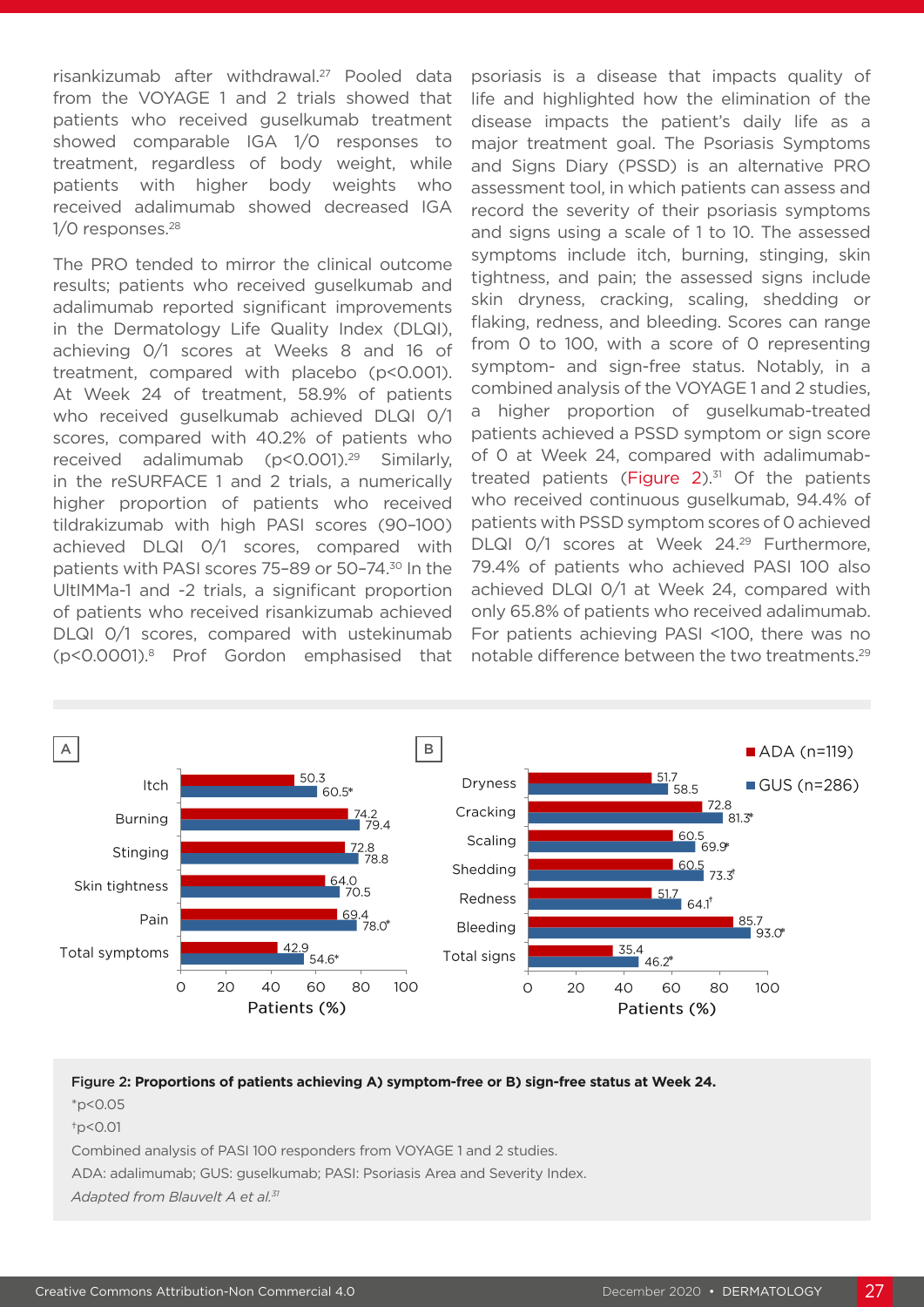Data from a transcriptomic study suggested that the patients who achieved clearance (PASI 100) of their skin symptoms with guselkumab also demonstrated a normalisation of previously dysregulated genes in cleared lesional skin, whereas biopsies from cleared lesional skin of adalimumab-treated patients showed that the majority of genes had persistent dysregulated expression. This may partly account for the lower percentage of DLQI 0/1 scores in patients treated with adalimumab.<sup>31</sup>

Safety analyses of IL-23 inhibitors have revealed no new safety signals; a study examining tildrakizumab revealed no novel or unexpected safety signals through Week 148 of treatment,<sup>25</sup> while studies with guselkumab showed no new safety signals and none that increased with exposure over time.<sup>32</sup>

Prof Gordon concluded that clinical trial results have demonstrated consistent, high-level efficacy, and good DLQI responses that can be well maintained for years after treatment initiation. The VOYAGE trials have identified specific mechanisms driving the re-emergence of psoriasis after treatment cessation, creating unique and exciting possibilities for furthering the understanding of psoriasis signs and symptoms during treatment.

# Transferring Orbits: IL-23 in Psoriatic Arthritis

#### Professor Peter C. Taylor

The spectrum of spondyloarthritis (SpA) encompasses both axial and peripheral manifestations, including nonradiographic axial SpA, ankylosing spondylitis, and PsA.<sup>33</sup> Several clinical trials have examined possible treatments for PsA, including TNF, IL-17, and IL-23 inhibitors.<sup>34</sup> In particular, IL-23 seems to be the main unifying factor in SpA; IL-23 sensitivity is associated with psoriasis and inflammatory bowel disease, and IL-23 overproduction is associated with SpA development.35 Research has also shown that IL-23-responsive entheseal cells drive SpA, and that IL-23 and resident T cells promote enthesitis and osteoproliferation.<sup>36,37</sup>

Results from recent clinical trials have shown that several treatments, including TNF, IL-17, IL-12/23, and IL-23 inhibitors, all have an impact on American College of Rheumatology 20% (ACR 20) responses in patients with PsA.<sup>38-41</sup> However, a shifting focus on the p19 subunit of IL-23 has revealed that this specific inhibition resulted in significant proportions of patients achieving ACR 20 scores at Week 24 of treatment with guselkumab 100 mg every 4 weeks (q4w) and q8w, compared with placebo, in the DISCOVER-1 and -2 trials (p<0.0001 for both dosages in DISCOVER-2; p<0.001 for both dosages in DISCOVER-1) (Table 1).<sup>41,42</sup> Furthermore, in DISCOVER-1, significant proportions of patients who received either dosage of guselkumab also achieved ACR 50 scores at Week 24 of treatment, compared with placebo (p<0.001 for both dosages). A significant proportion of patients who received the guselkumab q4w dosage also achieved ACR 70 scores at Week 24, compared with placebo ( $p$ <0.001) (Table 1). $42$ 

The q4w and q8w dosages of guselkumab treatment also resulted in significant improvements in PASI 75, 90, and 100 scores, compared with placebo, at Week 24 of treatment in both the DISCOVER-1 and -2 trials.<sup>41,42</sup> The proportions of patients with minimal disease activity at Week 24 were higher with guselkumab than with placebo in the DISCOVER-1 and -2 trials, and response rates continued to rise through 1 year (Table 1). 43,44

An analysis of treatment-emergent adverse events through Week 52 in DISCOVER-2 revealed no opportunistic infections or active tuberculosis, no inflammatory bowel disease, and no deaths associated with guselkumab treatment;<sup>41,43</sup> this was similar to the safety findings through the end of DISCOVER-1.42,44

Studies with several dosages of tildrakizumab have revealed that patients who received treatment also showed increased ACR 20 response rates, with significant improvements in PASI scores at Week 52 of treatment in patients with PsA.45,46 Similarly, there were favourable ACR 20, 50, and 70 responses with risankizumab, compared with placebo, in a Phase II open-label extension study in patients with PsA.<sup>47</sup> In contrast to the effects in PsA, IL-23 inhibition failed to meet its primary endpoint in a study evaluating the efficacy of risankizumab in patients with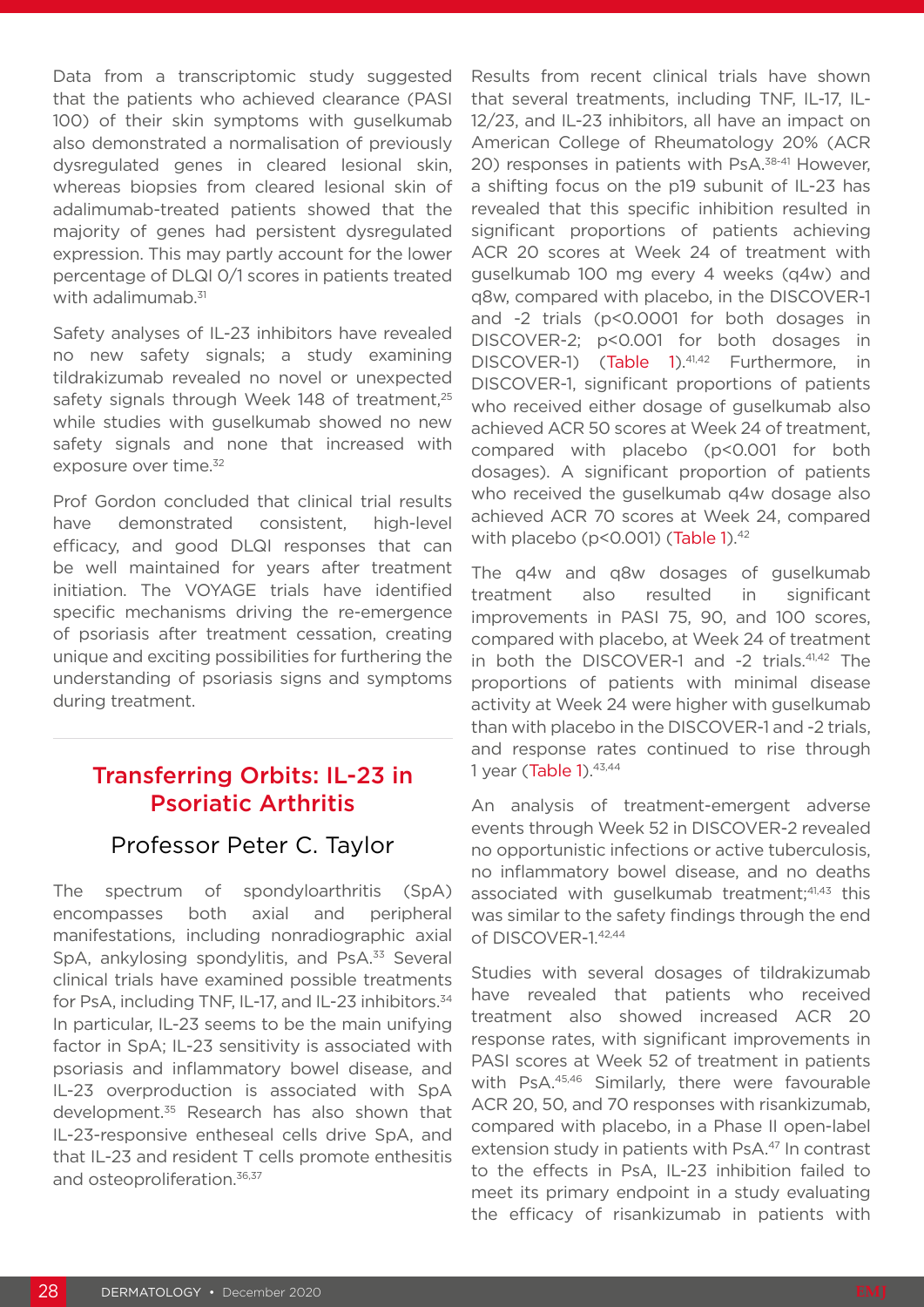ankylosing spondylitis, with no observed improvements in Ankylosing Spondylitis Disease Activity Score with C-reactive protein (ASDAS-CRP) or Bath Ankylosing Spondylitis Disease Activity Index (BASDAI) scores, compared with placebo, at Week 12 of treatment.<sup>48</sup> However, pooled analyses from the DISCOVER-1 and -2 studies in a subgroup of patients with PsA with axial involvement revealed that treatment with guselkumab 100 mg q4w and q8w resulted in greater improvements in BASDAI scores (p<0.001), and significant improvements in ASDAS-related endpoints (p<0.05), compared with placebo, at Week 24 of treatment.<sup>49</sup>

Prof Taylor concluded that PsA is a progressive disease that is associated with significant disability. The diverse clinical characteristics associated with PsA have represented several challenges regarding therapies, though recent advances in the understanding of the pathobiology of PsA have contributed to several therapeutic treatment options. Recent

clinical trials have validated the IL-23 pathway as a therapeutic target in psoriasis and PsA, and treatments with IL-23 inhibitors, such as guselkumab, tildrakizumab, and risankizumab, have led to improved outcomes for patients with PsA.

#### **Conclusions**

The understanding of psoriasis pathophysiology has increased substantially in past years, allowing for the development of targeted therapies, such as IL-23p19 inhibitors. As such, it may be necessary to raise the bar regarding psoriasis treatment goals as achieving PASI 90 and PASI 100 scores have become attainable for more patients with the new therapies. Emerging evidence has underscored the need to eradicate Trm cells, which remain elevated in clinically nonactive psoriatic lesions and which may drive disease recurrence.

Table 1: DISCOVER-1 and DISCOVER-2 joint (ACR) and skin (PASI) outcomes at Week 24 of treatment, and minimal disease activity outcomes at Weeks 24 and 52 of treatment.<sup>41-44</sup>

|                                                            | <b>DISCOVER-1</b>    |                 |        | <b>DISCOVER-2</b>    |                 |                                       |  |  |
|------------------------------------------------------------|----------------------|-----------------|--------|----------------------|-----------------|---------------------------------------|--|--|
|                                                            | Placebo              | q8w             | q4w    | Placebo              | q8w             | q4w                                   |  |  |
| Patients achieving scores at Week 24 (primary endpoint; %) |                      |                 |        |                      |                 |                                       |  |  |
| <b>ACR 20</b>                                              | 22                   | $52*$           | 59*    | 33                   | 64*             | 64*                                   |  |  |
| <b>ACR 50<sup>+</sup></b>                                  | 9                    | 30 <sup>‡</sup> | 36     | 14                   | $31^{\circ}$    | 33 <sup>‡</sup>                       |  |  |
| <b>ACR 70<sup>+</sup></b>                                  | 6                    | 12 <sup>s</sup> | $20**$ | $\overline{4}$       | 19 <sup>‡</sup> | $13^{+1}$                             |  |  |
| <b>PASI 75<sup>+</sup></b>                                 | 14                   | 76 <sup>1</sup> | 86     | 23                   | 79 <sup>‡</sup> | 78                                    |  |  |
| <b>PASI 90<sup>+</sup></b>                                 | $12 \overline{ }$    | 50 <sup>†</sup> | 63     | 10                   | 69              | $61$ <sup><math>\ddagger</math></sup> |  |  |
| <b>PASI 100<sup>+</sup></b>                                | 6                    | $26***$         | $45*$  | 3                    | 45 <sup>‡</sup> | $45*$                                 |  |  |
| Patients achieving MDA (NRI; %)                            |                      |                 |        |                      |                 |                                       |  |  |
| At Week 24                                                 | 11.4                 | 22.8            | 30.5   | 6.1                  | 25.0            | 18.8                                  |  |  |
| At Week 52                                                 | $25.4$ <sup>#1</sup> | 29.9            | 39.1   | $29.7$ <sup>##</sup> | 31.0            | 34.3                                  |  |  |

\*p<0.0001 (USA procedure adjusted)

†ACR 50 and 70 scores and PASI 75, 90, and 100 scores were not multiplicity controlled in the USA-specific procedure

‡p<0.0001 (unadjusted)

§p=0.0069 (unadjusted)

\*\*p=0.0005 (unadjusted)

††p=0.0004 (unadjusted)

‡‡Patients who received placebo crossed over to guselkumab 100 mg q4w at Week 24.

ACR: American College of Rheumatology; MDA: minimal disease activity; NRI: nonresponder imputation; PASI: Psoriasis Area Severity Index; q4w: every 4 weeks; q8w: every 8 weeks.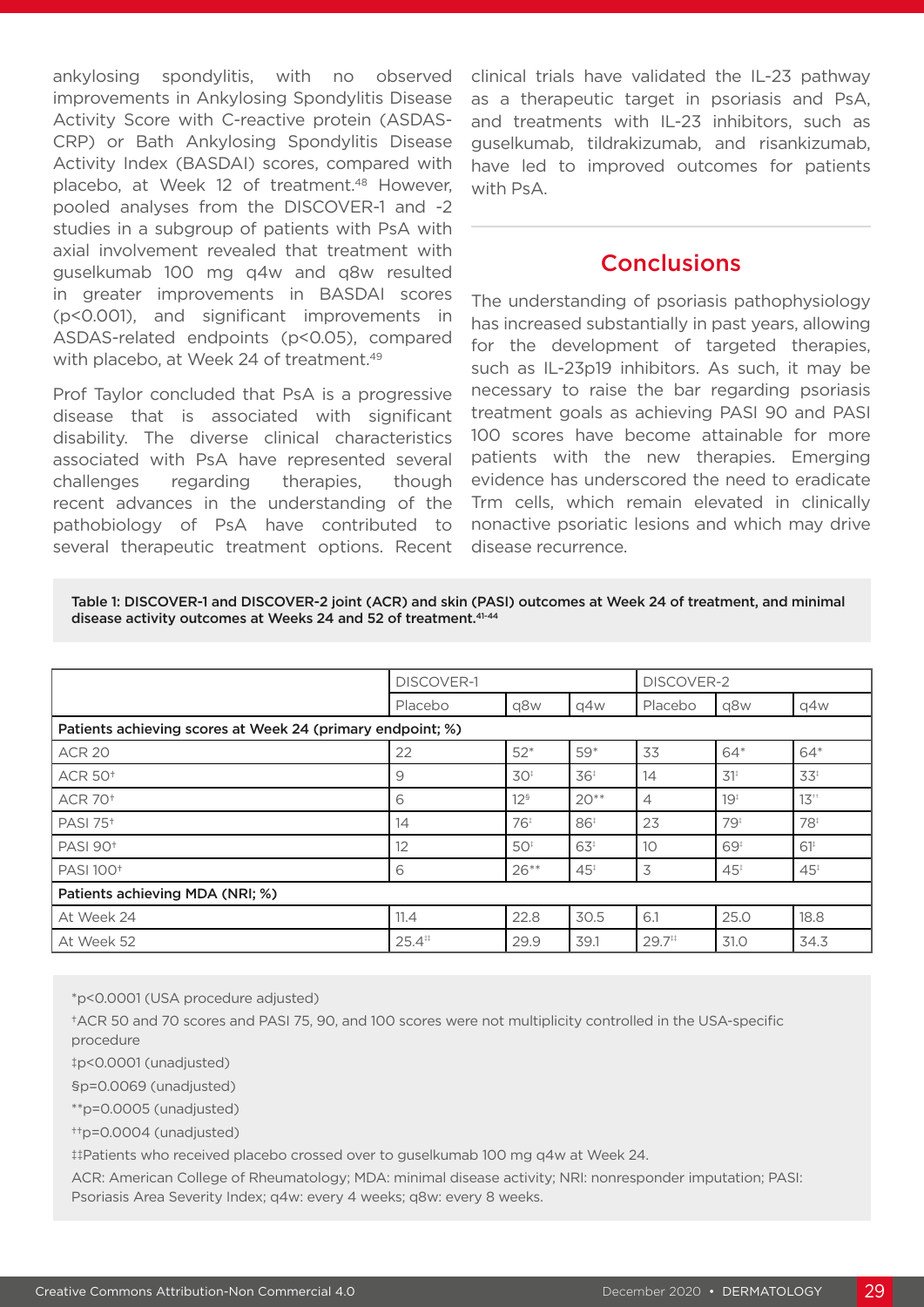Recent studies have illuminated the role of PRO in assessing psoriasis management, emphasising the importance of quality-of-life scores and patient-reported improvements in psoriasis signs and symptoms. Furthermore, recent groundbreaking advances in the understanding of the pathobiology of PsA have contributed to several therapeutic treatment options. Treatment with IL-23 inhibitors, such as guselkumab, tildrakizumab, and risankizumab, has led to improved outcomes for patients with PsA, including improvements in ACR and minimal disease activity scores. Guselkumab treatment, in particular, led to enthesitis resolution, as well as improvements in ASDAS-CRP and BASDAI scores. Safety analyses for IL-23 inhibitors have revealed no new safety signals. Furthermore, no opportunistic infections or active tuberculosis, inflammatory bowel disease, or deaths were associated with long-term guselkumab treatment.

This symposium underlined the growing importance of the IL-23 pathway in the management of psoriatic diseases. The latest developments from dermatological and rheumatological studies highlighted the key role this pathway plays in the management of psoriatic disease conditions in everyday practice.

#### **References**

- 1. Wykes MN, Lewin SR. Immune checkpoint blockade in infectious diseases. Nat Rev Immunol. 2018;18(2):91-104.
- 2. Russ BE et al. T cell immunity as a tool for studying epigenetic regulation of cellular differentiation. Front Genet. 2013;4:218.
- 3. Hawkes JE et al. Psoriasis pathogenesis and the development of novel targeted immune therapies. J Allergy Clin Immunol. 2017;140(3):645-53.
- 4. Moschen AR et al. IL-12, IL-23 and IL-17 in IBD: immunobiology and therapeutic targeting. Nat Rev Gastroenterol Hepatol. 2019;16(3):185- 96.
- 5. Gordon KB et al. A Phase III, randomized, controlled trial of the fully human IL-12/23 mAb briakinumab in moderate-tosevere psoriasis. J Invest Dermatol. 2012;132(2):304-14.
- 6. Papp KA et al. Efficacy and safety of ustekinumab, a human interleukin-12/23 monoclonal antibody, in patients with psoriasis: 52-week results from a randomised, double-blind, placebo-controlled trial (PHOENIX 2). Lancet. 2008;371(9625):1675-84.
- 7. Lee E et al. Increased expression of interleukin 23 p19 and p40 in lesional skin of patients with psoriasis vulgaris. J Exp Med. 2004;199(1):125- 30.
- 8. Gordon KB et al. Efficacy and safety of risankizumab in moderate-tosevere plaque psoriasis (UltIMMa-1 and UltIMMa-2): results from two double-blind, randomised, placebocontrolled and ustekinumabcontrolled Phase 3 trials. Lancet. 2018;392(10148):650-61.
- 9. Reich K et al. Risankizumab

compared with adalimumab in patients with moderate-to-severe plaque psoriasis (IMMvent): a randomised, double-blind, activecomparator-controlled Phase 3 trial. Lancet. 2019;394(10198):576-86.

- 10. Blauvelt A et al. Efficacy and safety of continuous risankizumab therapy vs treatment withdrawal in patients with moderate to severe plaque psoriasis: a Phase 3 randomized clinical trial. JAMA Dermatol. 2020;156(6):649-58.
- 11. Armstrong AW et al. Comparison of biologics and oral treatments for plaque psoriasis: a meta-analysis. JAMA Dermatol. 2020;156(3):258-69.
- 12. Griffiths CEM et al. Maintenance of response through 5 years of continuous guselkumab treatment: results from the Phase 3 VOYAGE 1 trial. Coastal Dermatology Conference, 15-16 October, 2020.
- 13. Puel A et al. Chronic mucocutaneous candidiasis in humans with inborn errors of interleukin-17 immunity. Science. 2011;332(6025):65-8.
- 14. Leung S et al. The cytokine milieu in the interplay of pathogenic Th1/ Th17 cells and regulatory T cells in autoimmune disease. Cell Mol Immunol. 2010;7(3):182-9.
- 15. Zhu J et al. Differentiation of effector CD4 T cell populations. Annu Rev Immunol. 2010;28:445-9.
- 16. Langley R et al. Efficacy and safety of continuous q12w risankizumab versus treatment withdrawal: results from the Phase 3 IMMhance trial. Abstract P10093. AAD Annual Meeting, 1-5 March, 2019.
- 17. Gordon KB et al. Guselkumab efficacy after withdrawal is associated with suppression of serum IL-23regulated IL-17 and IL-22 in psoriasis: VOYAGE 2 study. J Invest Dermatol. 2019;139(12):2437-46.e1.
- 18. Liu X et al. Identification of clinical and biomarker parameters associated with long-term maintenance of PASI 90 response following guselkumab treatment withdrawal in psoriasis. Abstract P1894. EADV Meeting, 12-16 September, 2018.
- 19. Cheuk S et al. Epidermal Th22 and Tc17 cells form a localized disease memory in clinically healed psoriasis. J Immunol. 2014;192(7):3111-20.
- 20. Muñoz-Elías E et al. Differential impact of IL-23 vs IL-17 blockade on serum cytokines, gene expression and immune cell subtypes in psoriatic skin: results from the ECLIPSE study. Abstract D3T01.1D. EADV Meeting, 9-13 October, 2019.
- 21. Blauvelt A et al. Efficacy and safety of guselkumab, an anti-interleukin-23 monoclonal antibody, compared with adalimumab for the continuous treatment of patients with moderate to severe psoriasis: results from the Phase III, double-blinded, placeboand active comparator-controlled VOYAGE 1 trial. J Am Acad Dermatol. 2017;76(3):405-17.
- 22. Reich K et al. Efficacy and safety of guselkumab, an anti-interleukin-23 monoclonal antibody, compared with adalimumab for the treatment of patients with moderate to severe psoriasis with randomized withdrawal and retreatment: results from the Phase III, double-blind, placeboand active comparator-controlled VOYAGE 2 trial. J Am Acad Dermatol. 2017;76(3):418-31.
- 23. Lebwohl M et al. Efficacy and safety of risankizumab in moderate-tosevere plaque psoriasis: an integrated analysis of UltIMMa-1 and UltIMMa-2. Abstract 8108. AAD Annual Meeting, 1-5 March, 2019.
- 24. Reich K et al. Tildrakizumab versus placebo or etanercept for chronic